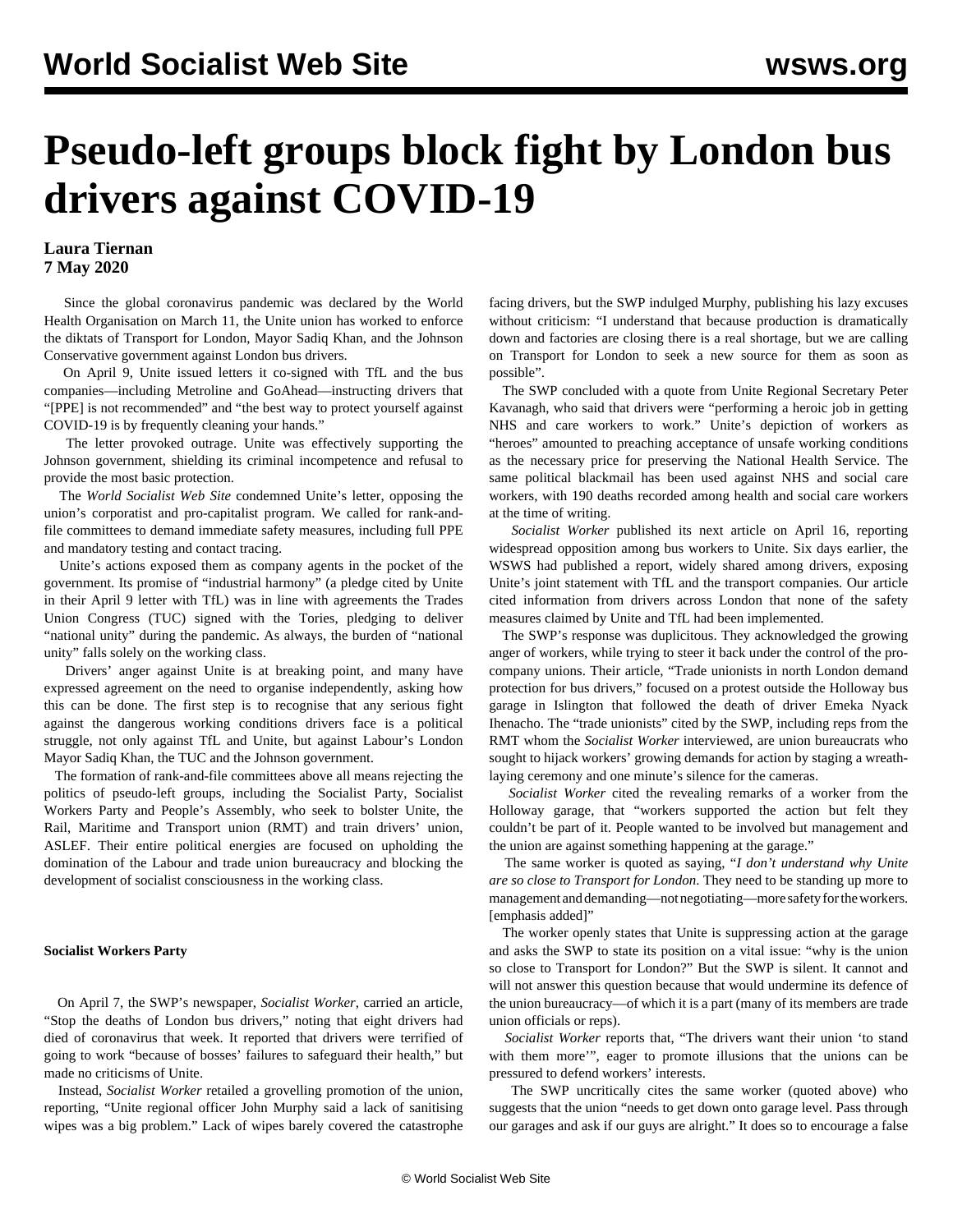understanding of the trade unions, concealing their universal transformation over the past four decades into a corporatist arm of the state. It is not simply that unions are "out of touch." A regular walkthrough by union officials at the garages would change nothing. Workers are subjected to these types of stunts on a routine basis, with politicians and members of the Royal Family visiting factories in hi-vis vests, hardhats, lab coats and hair nets.

 The conclusion offered by *Socialist Worker* is that unions "have been slow to make demands—they need to say loud and clear to bosses that workers won't work without protective kit."

 But unions are not "slow to make demands," they are in a *direct partnership* with the transport companies and the Tory government *enforcing* unsafe working conditions. Unite and other unions are currently sitting down with government ministers and employer groups to plan a return-to-work that will sacrifice more lives to the profit requirements of the London Stock Exchange.

 All the various stunts promoted by the SWP, including the minute's silence across London buses held on April 17 and today's "Day of Action," are aimed at suppressing a genuine fightback by workers and promoting the union bureaucracy. The People's Assembly—an alliance of trade unions, Stalinists, environmentalists and pseudo-left groups—has been heavily involved in arranging these actions. It is currently led by former Labour MP Laura Pidcock, a protégé of Jeremy Corbyn, who as Labour leader protected the Blairites before handing over power to Sir Keir Starmer.

#### **Socialist Party**

 The Socialist Party's defence of the bureaucracy is even more naked. An article by its Industrial Organiser Rob Williams on April 22 spelled out his organisation's craven defence of Unite. Despite the continuing death toll, Williams hailed "the fantastic victory won by bus drivers who forced Khan and the bus companies to seal the front door. Socialist Party member and leading Unite union bus driver activist Moe Muhsin Manir played a crucial role in building this campaign."

 This was another snow job. Khan and TfL only closed the front doors on London buses and suspended fare payments after workers acted independently of Unite. The Socialist Party's rewriting of history served a definite agenda, portraying the union in a positive light.

 Williams calls for "trade union control over workers' health and safety, with only a return to a full service if agreed by the elected trade union committees." Who is the SP kidding? As reported [yesterday](/en/articles/2020/05/06/ukun-m06.html) on the *World Socialist Web Site*, the trade unions are nothing but industrial policemen for the government, enforcing unsafe working conditions throughout industry and exposing countless thousands to infection from COVID-19. The only purpose of such "safety committees" would be to suppress opposition from below.

 Williams spells this out, advising Unite that "there must be a democratic London-wide union safety committee of union reps to operate a weekly review of the new safety changes that have been instituted, with input from drivers, *to ensure that there are no kneejerk reactions to genuine concerns that drivers may have over how they are operating*. [emphasis added]"

 The Socialist Party's attitude to the working class is that of a trade union bureaucrat, bossing workers around and protecting their own domination by silencing dissent.

 Williams claims, "Tube unions RMT and Aslef have already indicated that they are prepared to ballot for strike action against the ramping up of services." In fact, both the RMT and ASLEF have seized on the pandemic to call off all industrial action. On the London Underground where there was a 95% vote for strike action by drivers, ASLEF refused to act, forcing their members to work without adequate PPE. At South West Rail the RMT called off strike action greenlighting an offensive by the employers to try and enforce Driver Only Operation. So right-wing is the RMT that last month it suspended its General Secretary Steve Hedley—a former member of the Socialist Party—because he joked on Facebook that he'd "throw a party" if Boris Johnson died from coronavirus. This has not stopped the SP from claiming, in their "rank-and-file" newsletter, that the "RMT is a fighting union with socialist politics"!

 The Socialist Party's demands are never directed toward the mobilisation of the working class. They are instead issued as friendly appeals to the trade unions, the Labour Party and the state. Williams declares that "the transport unions must together make it clear to Sadiq Khan that workers' safety comes first, before profits." He adds, "Socialist Party transport workers in London have long called for Khan to lead a mass united struggle against TfL budget cuts with the unions and their members."

 Williams continues, "The reality is that Sadiq Khan has no excuse not to defy the Tory government and take whatever measures are necessary to ensure a London transport system safe for transport workers and commuting workers alike." The SP are such incurable opportunists that it does not even occur to Williams how ludicrous their political line is. Sadiq Khan has "no excuse"… apart from the fact that he is Sadiq Khan! The mayor has no excuse "not to defy the Tory government" in the same way that Boris Johnson and Jacob Rees-Mogg have "no excuse" for not overthrowing capitalism.

 Reaching for the past to support his wistful invocation of an austerityfighting Sadiq Khan, Williams writes, "If Khan declared that he was prepared to take TfL into deficit if necessary, like the Militant-led Liverpool Labour city council did when it won millions of extra resources from Margaret Thatcher in the 1980s, would Boris Johnson really risk a conflict over resources for Britain's key transport hub?"

 Unfortunately for the SP, the example of the Militant-led Labour council evaporates on inspection. Its record in the 1980s was a devastating exposure of the claim that Labour can be made into a political vehicle for the socialist aspirations of the working class. Having won support in Liverpool for rejecting budget cuts demanded by Thatcher, Militant's domination of the city ended in a rout in 1985. Facing bankruptcy, and having secured an additional £30 million in loans, it carried out what it called an "orderly retreat"—producing a legal balanced budget. This opened the way for a witch-hunt launched by Labour leader Neil Kinnock that saw Militant's expulsion from the Labour Party.

#### **The fight for socialist consciousness**

 In their coverage of London buses, the SWP and SP are hostile to any focus on the broader political tasks facing bus drivers. Calling themselves "socialist," in practice they keep workers confined to narrow, sectional trade union politics. While bus drivers are threatened by a *global* pandemic, whose lethal spread is being determined by the murderous actions of capitalist parties and governments the world over, the SWP's and SP's coverage rarely leaves the garage door. To the extent that they raise any political demands, these are directed towards capitalist politicians and the state, not the working class.

 The SWP and SP conceal the web of political relationships that uphold the domination of capitalism. That is why, in contrast to the WSWS, they kept silent on the joint letter issued by Unite and TfL forcing drivers to work without personal protective equipment (PPE). Any fight against